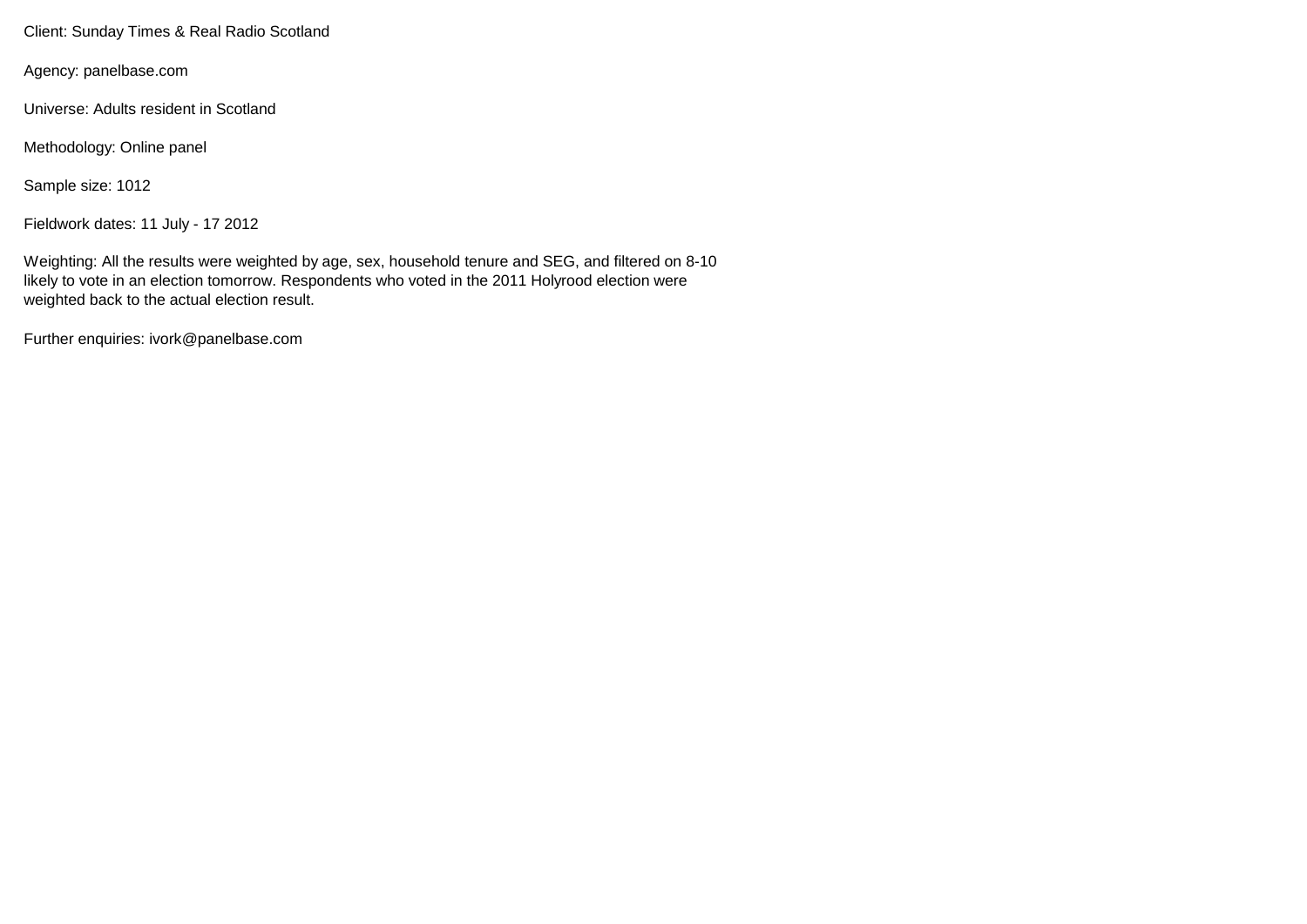| Total Base: 1,012            |                        | Total            | Gender x Age    |                           |                        |                                                                                                       |                       |              |                       |                 | SEG              |                     | Q16. Is the home you live in |                                                                      |                                  |                     |            |
|------------------------------|------------------------|------------------|-----------------|---------------------------|------------------------|-------------------------------------------------------------------------------------------------------|-----------------------|--------------|-----------------------|-----------------|------------------|---------------------|------------------------------|----------------------------------------------------------------------|----------------------------------|---------------------|------------|
|                              |                        |                  |                 |                           |                        | Male x $18-34$ : Male x $35-54$ : Male x $55+$ : Female x $18-34$ : Female x $35-54$ : Female x $55+$ |                       |              | AB                    | C1              | C <sub>2</sub>   | DE                  | Other                        | Owned / being: Rented from a: Rented from<br>bought on a<br>mortgage | private landlord local authority | or housing          | Other      |
|                              |                        |                  |                 |                           |                        |                                                                                                       |                       |              |                       |                 |                  |                     |                              |                                                                      |                                  | association         |            |
| Total                        |                        | 822<br>(830)     | -98<br>(102)    | 157 <sup>1</sup><br>(155) | 138<br>(128)           | -99<br>(126)                                                                                          | 156:<br>(186)         | 174<br>(133) | 205:<br>(315)         | 179<br>(278)    | $227 -$<br>(125) | $210^{-7}$<br>(112) |                              | 560<br>(559)                                                         | - 44<br>(125)                    | <b>190</b><br>(125) | (21)       |
|                              |                        |                  |                 |                           |                        |                                                                                                       |                       |              |                       |                 |                  |                     |                              |                                                                      |                                  |                     |            |
| Q6. If you did vote, who     | Base:                  | 822              | -98             | 157                       | 138.                   | 99.                                                                                                   | 156.                  | 174          | 205.                  | 179.            | 227.             | 210                 |                              | 560:                                                                 | 44                               | 190                 |            |
| would you vote for with your |                        | (830)            | (102)           | (155)                     | (128)                  | (126)                                                                                                 | (186)                 | (133)        | (315)                 | (278)           | (125)            | (112)               |                              | (559)                                                                | (125)                            | (125)               | (21)       |
| constituency vote?           | <b>SNP</b>             | 354              | -38             | - 76:                     | - 67                   | 33 <sup>2</sup>                                                                                       | 69.                   |              | 79.                   | 69.             | 96.              | 110                 |                              | 221:                                                                 | $20^{\circ}$                     | 102.                |            |
|                              |                        | 43%              | 38%             | 49%                       | 48%                    | 34%                                                                                                   | 44%                   | 41%          | 39%                   | 39%             | 42%              | 52%                 |                              | 39%                                                                  | 45%                              | <b>54%</b>          | 42%        |
|                              | Labour                 | 237              | -35.            | 49.                       | - 28                   | -29                                                                                                   | -44                   |              | -46:                  | 54.             | - 67             | 70                  |                              | 166                                                                  |                                  | -56                 |            |
|                              |                        | 29%              | 36%             | 31%                       | 20%                    | 29%                                                                                                   | 28%                   | 30%          | 23%                   | 30%             | 29%              | 33%                 |                              | 30%                                                                  | 19%                              | 29%                 | 27%        |
|                              | Conservative           |                  | -11:            | 11.                       | -22:                   | -14                                                                                                   | 14                    |              | 39                    | 17 <sub>1</sub> | 27.              |                     |                              | フロ                                                                   |                                  |                     |            |
|                              |                        | 11%              | 11%             | 7%                        | 16%                    | 14%                                                                                                   | 9%                    | 11%          | 19%                   | 10%             | 12%              | 4%                  |                              | 13%                                                                  | 17%                              | 4%                  | 5%         |
|                              | Liberal Democrats      | -421<br>5%       | 3%              | $-4$<br>3%                |                        | 7%                                                                                                    | 11 <sub>1</sub><br>7% | 5%           | 10 <sub>1</sub><br>5% | 11:<br>6%       | 15.<br>7%        | 2%                  |                              | 6%                                                                   |                                  |                     |            |
|                              |                        | 12 I             |                 | - 51                      | 6%                     |                                                                                                       | $\overline{4}$ :      |              | $\mathbf{A}$          |                 |                  |                     |                              |                                                                      | 2%                               | 1%                  | 11%        |
|                              | Greens                 | 2%               | $< 1\%$         | 3%                        | $< 1\%$                | 2%                                                                                                    | 3%                    | $< 1\%$      | 2%                    | 4%              |                  | $1\%$               |                              | $1\%$                                                                | <b>5%</b>                        | $1\%$               |            |
|                              | Other                  | 111              |                 | $\overline{2}$            |                        |                                                                                                       |                       |              |                       |                 |                  |                     |                              | $10^{\circ}$                                                         |                                  |                     |            |
|                              |                        | $1\%$            | $1\%$           | $< 1\%$                   | 1%                     |                                                                                                       | $< 1\%$               | 3%           | 2%                    | 2%              | 2%               |                     |                              | 2%                                                                   | $< 1\%$                          | $< 1\%$             |            |
|                              | Will not vote          |                  |                 | $\Omega$                  |                        |                                                                                                       |                       |              |                       |                 |                  |                     |                              |                                                                      |                                  |                     |            |
|                              |                        |                  |                 |                           |                        |                                                                                                       |                       |              |                       |                 |                  |                     |                              |                                                                      |                                  |                     |            |
|                              | Undecided / don't know | 74 I             | 10              | 10 <sup>1</sup>           | 11 <sub>1</sub>        | 15.                                                                                                   | 13 <sup>1</sup>       |              | $22^{\circ}$          | 17 <sub>1</sub> | 19.              | $16 -$              |                              | -46                                                                  |                                  | 19                  |            |
|                              |                        | 9%               | 11%             | 7%                        | 8%                     | 15%                                                                                                   | 8%                    | 9%           | 11%                   | 10%             | 8%               | 7%                  |                              | 8%                                                                   | 11%                              | 10%                 | <b>15%</b> |
| Q6. (excluding will not vote | Base:                  | 748 <sup>I</sup> | 88 <sup>1</sup> | 147 <sup>2</sup>          | 127.                   | 84.                                                                                                   | 143                   | 159          | 183                   | 162             | 209              | 195:                |                              | 514:                                                                 | 39                               | 172                 |            |
| and undecided)               |                        | (751)            | (90)            | (141)                     | (118)                  | (111)                                                                                                 | (169)                 | (122)        | (285)                 | (250)           | (114)            | (102)               |                              | (511)                                                                | $(112)$ :                        | (111)               |            |
|                              | <b>SNP</b>             | 354              | 38.             | 76.                       | - 67                   | 33                                                                                                    | 69                    |              | -79.                  | -69             | 96:              | 110                 |                              | 221:                                                                 | 20:                              | 102                 |            |
|                              |                        | 47%              | 43%<br>-351     | 52%                       | <b>53%</b>             | 39%                                                                                                   | 48%<br>44.            | 45%          | 43%<br>-46.           | 43%             | 46%              | <b>56%</b>          |                              | 43%                                                                  | 51%                              | 60%                 | 49%        |
|                              | Labour                 | 237<br>32%       | 40%             | -49<br>33%                | 28 <sup>1</sup><br>22% | -29.<br>34%                                                                                           | 30%                   | 33%          | 25%                   | 54.<br>33%      | 67.<br>32%       | 36%                 |                              | 166<br>32%                                                           | 22%                              | 56.<br>33%          | 32%        |
|                              | Conservative           |                  |                 | 11                        | -22                    | -14                                                                                                   | 14                    |              |                       | 17.             | 27 <sup>2</sup>  |                     |                              |                                                                      |                                  |                     |            |
|                              |                        | 12%              | 12%             | 8%                        | 17%                    | 16%                                                                                                   | 10%                   | 12%          | 21%                   | 11%             | 13%              | 4%                  |                              | 15%                                                                  | 19%                              |                     | 6%         |
|                              | Liberal Democrats      |                  |                 |                           |                        |                                                                                                       | 11                    |              | 10:                   | 11:             | L5.              |                     |                              |                                                                      |                                  |                     |            |
|                              |                        | 6%               | 3%              | 3%                        | 7%                     | 8%                                                                                                    | 7%                    | 5%           | 6%                    | <b>7%</b>       | 7%               | 2%                  |                              | 7%                                                                   | 3%                               | 2%                  | 13%        |
|                              | Greens                 | 12               |                 |                           |                        |                                                                                                       |                       |              |                       |                 |                  |                     |                              |                                                                      |                                  |                     |            |
|                              |                        | 2%               | $< 1\%$         | 3%                        | $< 1\%$                | 2%                                                                                                    | 3%                    | $< 1\%$      | 2%                    | 4%              |                  | $1\%$               |                              | 1%                                                                   | 6%                               | 2%                  |            |
|                              | Other                  | -111             |                 |                           |                        |                                                                                                       |                       |              |                       |                 |                  |                     |                              | 10                                                                   |                                  |                     |            |
|                              |                        | 2%               | $1\%$           | 1%                        | 1%                     |                                                                                                       | $< 1\%$               | 4%           | 2%                    | 2%              | 2%               |                     |                              | 2%                                                                   | $< 1\%$                          | $< 1\%$             |            |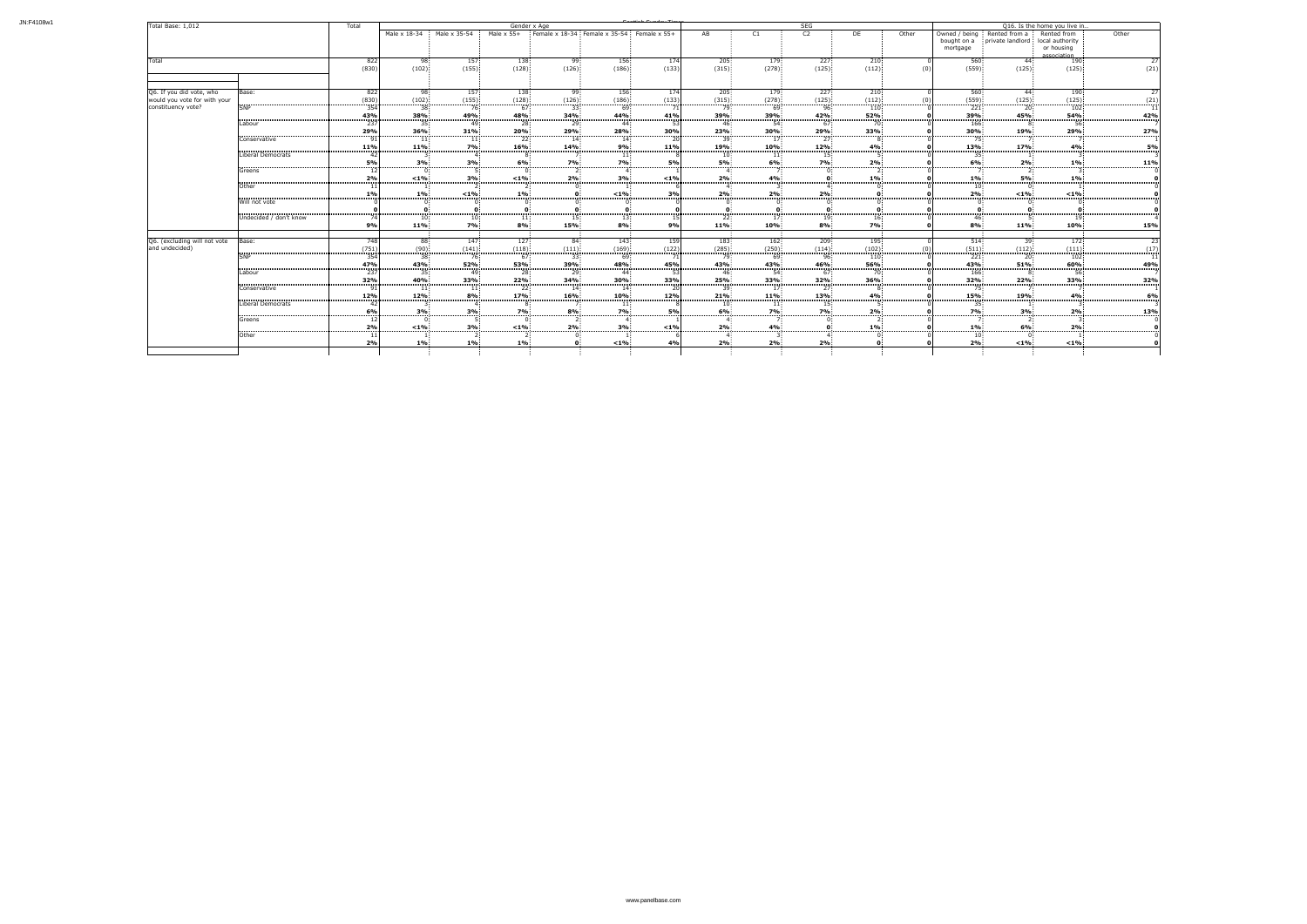| Total Base: 1,012                |                        |                  |                    |                 | Gender x Age           |                                                | SEG<br>Q16. Is the home you live in |           |                        |                 |                 |                 |       |                                          |                                    |                                              |                 |
|----------------------------------|------------------------|------------------|--------------------|-----------------|------------------------|------------------------------------------------|-------------------------------------|-----------|------------------------|-----------------|-----------------|-----------------|-------|------------------------------------------|------------------------------------|----------------------------------------------|-----------------|
|                                  |                        |                  | Male x 18-34       | Male x 35-54    | Male $x$ 55+           | Female x 18-34 : Female x 35-54 : Female x 55+ |                                     |           | AB                     | C1              | C <sub>2</sub>  | DE              | Other | Owned / being<br>bought on a<br>mortgage | Rented from a<br>private landlord: | Rented from<br>local authority<br>or housing | Other           |
| Total                            |                        | 822              | 98                 | 157             | 138                    | 99                                             | 156:                                | 174       | 205                    | 179             | 227             | 210             |       |                                          | 560 <sup>2</sup>                   | association<br>44<br>190                     | $\overline{27}$ |
|                                  |                        | (830)            | (102)              | (155)           | (128)                  | (126)                                          | (186)                               | (133)     | (315)                  | (278)           | (125)           | (112)           |       | (0)                                      | (125)<br>(559)                     | (125)                                        | (21)            |
| Q7. And who would you vote Base: |                        | 822              | 98                 | 157             | 138                    | 99:                                            | 156                                 | 174       | 205                    | 179             | 227             | 210:            |       |                                          | 560                                | 190<br>44                                    | 27              |
| for with your regional vote?     |                        | (830)            | (102)              | (155)           | (128)                  | (126)                                          | (186)                               | (133)     | (315)                  | (278)           | (125)           | (112)           |       |                                          | (125)<br>(559)                     | $(125)$ :                                    | (21)            |
|                                  |                        | 338              | -44                | 76              | $62^{\circ}$           | 33:                                            | 68.                                 | -55 I     | 74.                    | 65              | 96:             | 103.            |       |                                          | $\frac{300}{208}$                  | 100<br>19 <sup>1</sup>                       | -11             |
|                                  |                        | 41%              | 45%                | 48%             | 45%                    | 34%                                            | 43%                                 | 32%       | 36%                    | 36%             | 42%             | 49%             |       |                                          | 37%<br>44%                         | 52%                                          | 40%             |
|                                  | Labour                 | 206              | 28:                | -42             | 20                     | 25:                                            | 39.                                 | 52        | 41                     | -40.            | 70.             | 55.             |       |                                          | 151:                               | 10 <sub>1</sub><br>41.                       | -5              |
|                                  |                        | 25%              | 29%                | 26%             | 15%                    | 25%                                            | 25%                                 | 30%       | 20%                    | 22%             | 31%             | 26%             |       |                                          | 23%<br>27%                         | 21%                                          | 17%             |
|                                  | Conservative           | -84<br>10%       | <b>۰</b> ۵۰<br>10% | 13 <sup>1</sup> | 19 <sub>1</sub><br>14% | 12:<br>13%                                     | 11                                  |           | 35 <sup>2</sup><br>17% | 20:             | 21:<br>9%       |                 |       |                                          | 69.<br>12%                         |                                              |                 |
|                                  |                        | 44               |                    | 8%              |                        | $\overline{a}$                                 | 7%                                  | 11%       |                        | 11%             |                 | 4%              |       |                                          | 12%                                | 5%                                           | 3%              |
|                                  | Greens                 | 5%               | 3%                 | <b>5%</b>       | 6%                     | 4%                                             | 6%                                  | 7%        | 14<br>7%               | 17:<br>9%       | 2%              | 4%              |       |                                          | 29<br>6%<br><b>5%</b>              | 4%                                           | 17%             |
|                                  | Liberal Democrats      | 32               |                    |                 |                        |                                                |                                     |           | 10 <sub>1</sub>        |                 | 10 <sup>°</sup> |                 |       |                                          | -27                                |                                              |                 |
|                                  |                        | 4%               | $< 1\%$            | 2%              | 3%                     | 7%                                             | 6%                                  | 3%        | 5%                     | 4%              | 4%              | 2%              |       |                                          | 5%<br>3%                           | $< 1\%$                                      | 6%              |
|                                  | Other                  |                  |                    |                 | 11                     |                                                |                                     |           | -6                     |                 |                 |                 |       |                                          | 17.                                | 11.                                          |                 |
|                                  |                        | 4%               | 3%                 | 2%              | 8%                     | $\mathbf{0}$                                   | 3%                                  | <b>5%</b> | 3%                     | 4%              | 3%              | 4%              |       |                                          | 2%<br>3%                           | 6%                                           | 2%              |
|                                  | Will not vote          |                  |                    |                 |                        | . റ                                            |                                     |           |                        |                 |                 |                 |       |                                          |                                    |                                              | $\overline{0}$  |
|                                  |                        |                  |                    |                 |                        | 0                                              |                                     |           |                        |                 |                 |                 |       |                                          |                                    |                                              | $\mathbf 0$     |
|                                  | Undecided / don't know |                  |                    | 13 <sup>1</sup> | $14^{\circ}$           | 17 <sup>2</sup>                                | 15 <sub>1</sub>                     |           | 25                     | 22              | 19              | 22.             |       |                                          | 59                                 | 21:                                          | $\overline{4}$  |
|                                  |                        | 11%              | 9%                 | 8%              | 10%                    | <b>17%</b>                                     | 10%                                 | 12%       | 12%                    | 13%             | 8%              | $11\%$          |       |                                          | 11%<br>11%                         | <b>11%</b>                                   | 15%             |
| Q7. (excluding will not vote     | Base:                  | 733              | 89                 | 144             | 124.                   | 82.                                            | 141                                 | 153       | 179                    | 157             | 209             | 188             |       |                                          | 501                                | 170<br>39.                                   | 23              |
| and undecided)                   |                        | (739)            | (92)               | (138)           | (117)                  | (108)                                          | (166)                               | (118)     | (281)                  | (245)           | (114)           | (99)            |       |                                          | (500)<br>(112)                     | (110)                                        | (17)            |
|                                  | <b>SNP</b>             | 338              | -44                | 76              | 62                     | 33 <sup>2</sup>                                | -68                                 | 55        | 74.                    | 65.             | 96              | 103.            |       |                                          | 208                                | 19<br>100                                    | 11              |
|                                  |                        | 46%              | <b>50%</b>         | 52%             | 50%                    | 40%                                            | 48%                                 | 36%       | 41%                    | 41%             | 46%             | 55%             |       |                                          | <b>50%</b><br>42%                  | <b>59%</b>                                   | 47%             |
|                                  | Labour                 | $\overline{206}$ | 28                 | 42              | $20^{\frac{1}{2}}$     | 25                                             | - 39                                | 52        | 41                     | 40              | 70              | 55 <sup>1</sup> |       |                                          | 151                                | 10 <sup>1</sup><br>-41                       |                 |
|                                  |                        | 28%              | 32%                | 29%             | 16%                    | 30%                                            | 28%                                 | 34%       | 23%                    | 26%             | 33%             | 29%             |       |                                          | 25%<br>30%                         | 24%                                          | 20%             |
|                                  | Conservative           | -84              |                    | 13 <sup>2</sup> | -19:                   | 12                                             | -11                                 |           | 35 <sup>2</sup>        | 20 <sub>1</sub> | 21.             |                 |       |                                          | -69.                               |                                              |                 |
|                                  |                        | 11%              | 11%                | 9%              | 15%                    | <b>15%</b>                                     | 8%                                  | 12%       | 19%                    | 13%             | 10%             | 4%              |       |                                          | 13%<br>14%                         | 5%                                           | 4%              |
|                                  | Greens                 | -44              |                    |                 |                        |                                                |                                     |           | 14 <sup>°</sup>        | 17 <sup>1</sup> |                 |                 |       |                                          | -29                                |                                              |                 |
|                                  |                        | 6%               | 4%                 | 5%              | 6%                     | 5%                                             | 6%                                  | 8%        | 8%                     | 11%             | 2%              | 5%              |       |                                          | 7%<br>6%                           | 4%                                           | 20%             |
|                                  | Liberal Democrats      | -32 l            |                    |                 |                        |                                                |                                     |           | 10 <sub>1</sub>        |                 | 10 <sup>1</sup> |                 |       |                                          | 27.                                |                                              | 2               |
|                                  |                        | 4%<br>-3U        | 1%                 | 3%              | 4%                     | 9%                                             | 7%                                  | 4%        | 6%                     | 5%              | 5%              | 2%              |       |                                          | 3%<br>5%                           | $< 1\%$                                      | 7%              |
|                                  | Other                  |                  |                    |                 | 11                     |                                                |                                     |           | -6                     |                 |                 |                 |       |                                          | 17 <sup>1</sup>                    | 11 <sub>i</sub>                              |                 |
|                                  |                        | 4%               | 3%                 | 2%              | 9%                     | 0                                              | 3%                                  | 6%        | 3%                     | 5%              | 4%              | 4%              |       |                                          | 3%<br>2%                           | 7%                                           | 3%              |